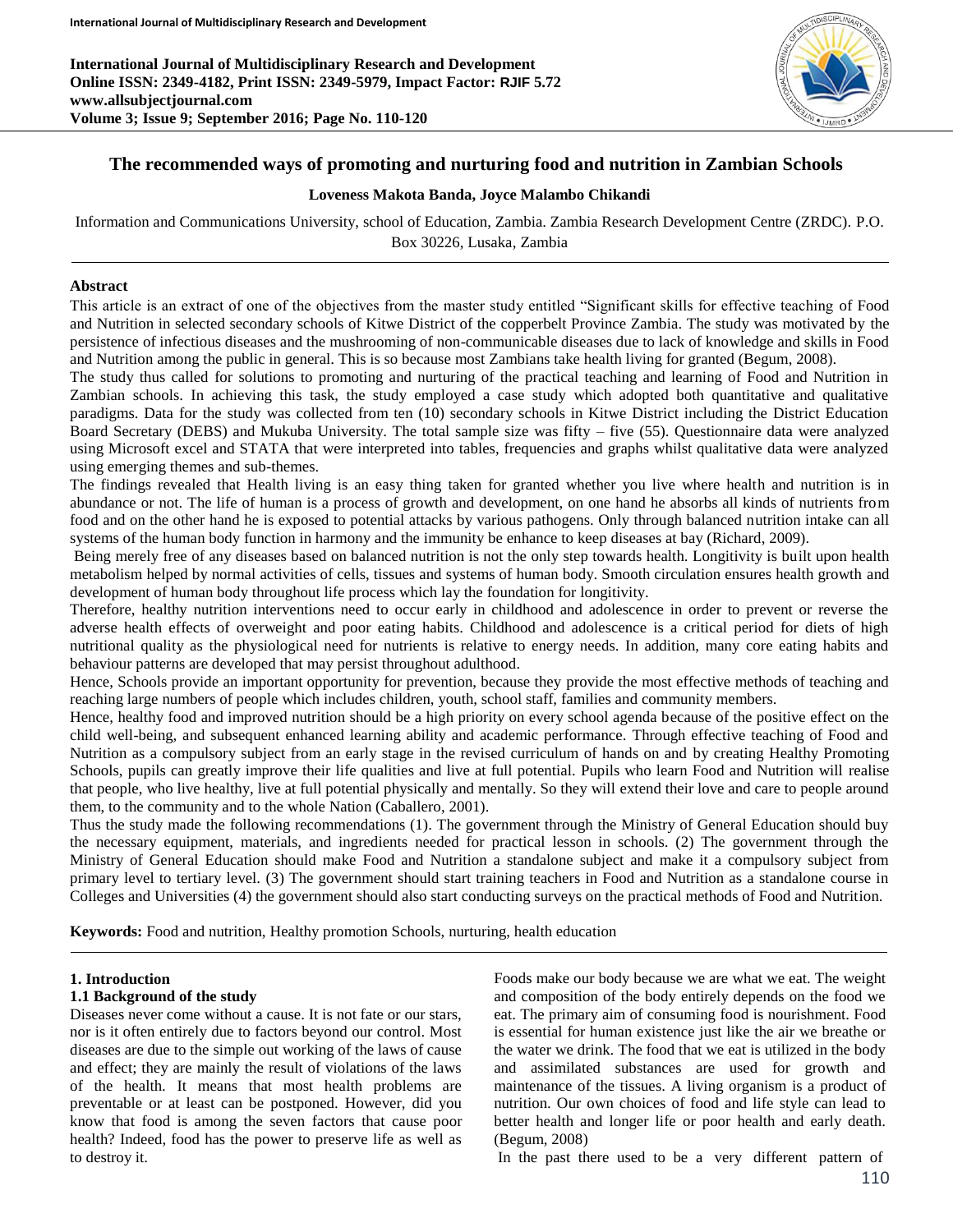diseases. Most illness and deaths were due to infections, poor or non-existent sanitation and public health services allowed infections to spread. Poverty and inadequate food lowed people's resistance, and limited medical understanding meant that there were few effective treatments. All these facts resulted in a high incidence of infectious diseases and premature death, as they still do much in the developing countries like Zambia.

Now the picture is changing in the developing countries, but not always for the better. The Western diet and life style are becoming more and more popular with everyone who can afford them. Sedentary work and cars are in demand, Western style high- fat- fast food outlets are multiplying, the use of tobacco and alcohol is increasing, and with all these changes, so is the incidence of degenerative disease. Thus the poorest countries in Africa Zambia inclusive now have the double burden of unconquered infectious diseases and rising incidence of degenerative illness (WHO, 2010).

There is a firm connection between life style and quality and length of life. The concept of whole person heath involves the interrelationship of all aspects of life style such as diet, exercise, substance use, stress levels and mental status. Optimal heath is not just the avoidance of all the major killer diseases (Richard, 2009)<sup>[2]</sup>. But health living is an easy thing taken for granted whether one lives where health and nutrition is in abundance or not. To realize this goal the first step is to make the pupils understand that food and nutrition as a preventive care are indispensable part of their daily life

Therefore, pupils should know that modern health and nutrition education can help them to cope and deal with unconquered infectious diseases and rising incidence of degenerative illness. The newly coming method of teaching Food and Nutrition using hands on methods will not be meaningful if teachers do not fully and effectively implement it. With the effective use of this method pupils should look forward to preserve their health and to prevent diseases. (Contento, 2011).

Despite vivid and empirical evidence of the positive role that Food and Nutrition play in peoples life concerning healthy eating habits, many questions still arise as regards the impact it has on the people who learn it. For example, how do people choose food? When they buy food, what factors influence them? Is it packaging? Price? Ease of preparation? Or just the persuasive claims in advertising? Or just the way the food looks and tastes? Making the right choices may determine whether your heath is improved or damaged (Begum, 2008).

The present study therefore attempted to find out from administrators, teachers of Food and Nutrition and pupils taking the subject if methods used in teaching are effective and practical. And if the content taught in Food and Nutrition is able to help pupils and the society to preserve health and prevent diseases. The study further recommended ways of promoting and nurturing Food and Nutrition in Zambian Schools.

# **1.2 Statement of the Problem**

The effect of significant skills for effective teaching of Food Nutrition in Zambia still remained un investigated this is so because most research have been done in Home Economics and not in Food and Nutrition as a component of Home Economies which is now being offered as a standalone subject in most high schools in Zambia.

This has caused concern particularly in view of the point that Food and Nutrition is the only subject that meet and deals directly with human life at family level so if effectively taught in schools most infectious and non-infectious diseases could be prevented and premature death could be reduced. Thus, Food and Nutrition studies in school does not only offer a promising career but can preserve life. This study therefore would like to find out if this subject is being effectively taught more especially that the curriculum demands hands on methods (learning by doing).

### **1.3 Significance of the study**

This study was significant firstly because the findings provided valuable information which would be a basis for further research for the improvement of Food and Nutrition teaching in Zambia. Secondly, the findings of this research were important as they brought awareness of important teaching experiences in Food and Nutrition which would be of interest to teachers, teacher educators and to curriculum planners. It is in the interest of every educational system to ensure that teachers are competent in the subjects they teach. Perceptions' concerning distinctive qualities as characteristics of a competent Food and Nutrition teacher is important in stimulating and guiding improvements in the teaching of the subject. Therefore, identification of competencies that Food and Nutrition teachers perceived to be critical for teaching the subject is an important step towards improved learning in Food and Nutrition.

Some teachers' perceptions may not necessarily be related to effective teaching and learning. Such data, however, shall bring awareness of how Food and Nutrition teachers interpret the existing syllabus and how they interpret what is fundamental for teaching the subject. The findings helped to expand the understanding of the nature of teaching in Food and Nutrition in Zambia. Such information is useful for preparation of curriculum reviews, in-service training courses and for the planning of pre-service teacher training courses.

The information can also provide a basis for making changes in school programs. Focusing on perceptions of practicing teachers as a means of identifying critical competencies provided an opportunity to re-conceptualize the role of the Food and Nutrition teacher with regard to teaching responsibilities, professional development, and roles in curriculum and staff development. Focusing on teacher perceptions also helped revealing important elements inherent in the teaching of Food and Nutrition which would otherwise be impossible to identify if observed from an outsider's point of view. It is of prime importance that the teachers' perceptions on such issues be reflected through interpretative research.

# **1.4 Study site**

The study was conducted in selected secondary schools of Copperbelt province. Ten schools were selected and a case study research design was used. These sites in Copperbelt Province were chosen because they had been teaching Food and Nutrition as a subject.

### **2. Literature Review**

In 2001, non-communication diseases accounted for 60% of the estimated 56 million deaths globally and 47% of the global burden diseases. While non-communication diseases were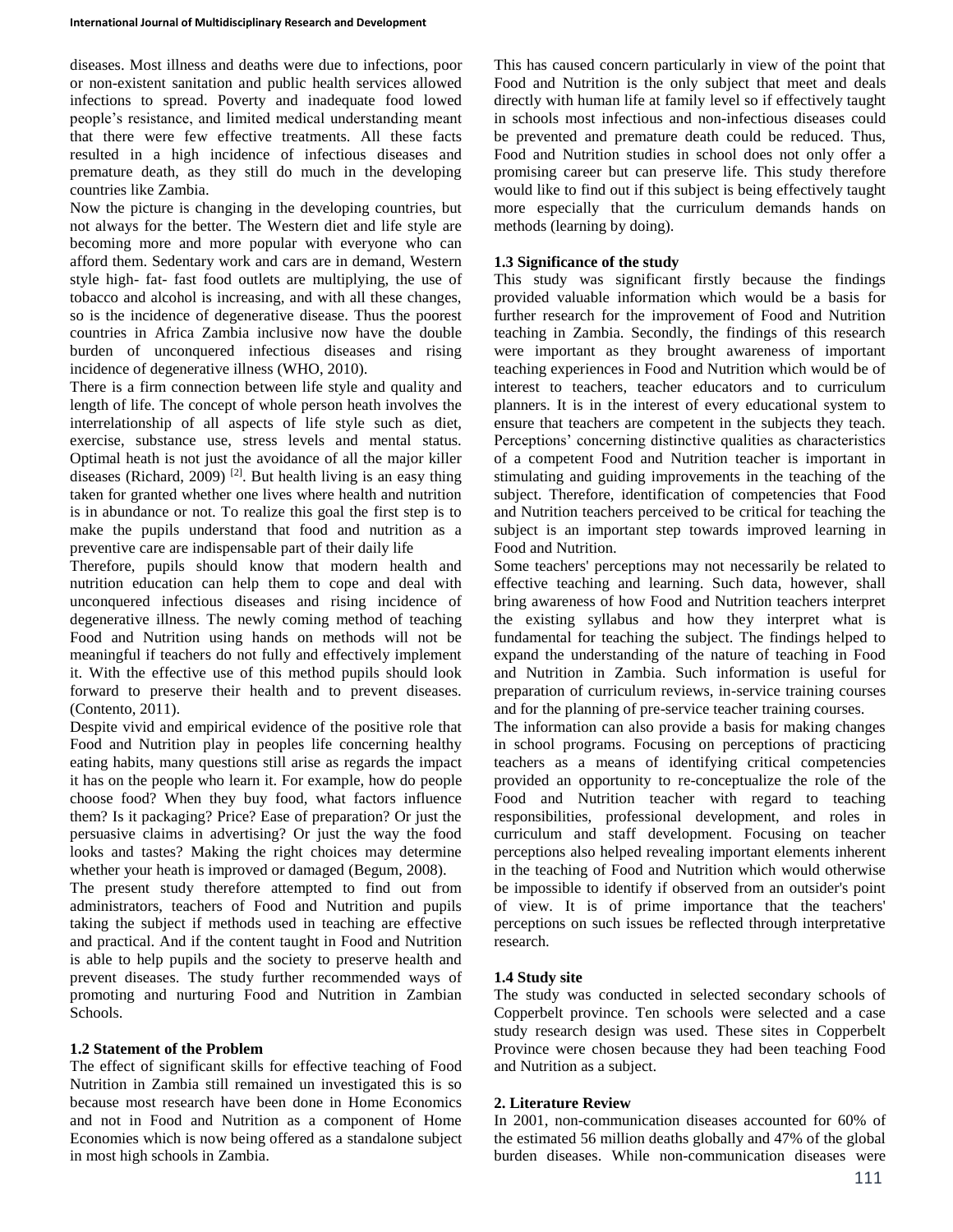initially mainly limited to higher socio-economic groups in low and middle income countries, recent evidence shows that the unhealthy behaviours associated with these diseases are becoming increasingly prevalent in poor countries with parallel increases in the prevalence of Non-communicate diseases. As a result the poor countries are facing a double burden of unconquered infection diseases and rising incidence of Non-communicable diseases also known as degenerative illness (Robert, 2014). These diseases are the second leading course of death and disabilities but surprisingly they are neglected elements on the nutritional and health agenda.

The United States is experiencing an epidemic of obesity among adults and children more than 67% of America adults are either obese or overweight. The rate of adult obesity has grown from 15% in 1980 to 34% in 2001 (Ogden, 2008). Overweight and obesity rates in young children are equally alarming. More than 23 million children and adolescents in the United States are obese or overweight. (Ogden c, carol m and Flegal k, 2008)

In Europe overweight and obesity have increased drastically among children and adolescents and are considered major public health concerns. World Health Organisation (2004)<sup>[9]</sup> describes obesity as a global epidemic due to its high increasing prevalence. According to the International Obesity Task Force (IOTF) the prevalence of overweight and obese in children rated from 9% in 1980 to 24% in 2002. At present it is estimated that 14 million school children in Europe are overweight, 3 million of who are obese (IOTF, 2004)

Obesity has very long term negative consequences on the health of children and adolescents (Musonda, 2015). The most important long term consequence of childhood obesity is its persistence into adulthood. It is estimated that 50-80% of obese teenagers will remain obese adulthood (Guoetal; Lissauetal 2004). Obesity and overweight in young people have been shown to be significantly associated with long term morbidity and mortality, especially in the development of chronically illness like cardiovascular, cancer and type 2 diabetes.

Dental carries are highly prevalent in school children of European countries. The most dietary cause is sugar, particularly sucrose which is found in confectionary, soft drinks, biscuits, cake, fruits juices, honey and added sugar. The frequency of consumption as well as the total amount of the sugars consumed is important in the aetiology of carnies. (Shellem, 2001). Furthermore, the rates of dental erosion, related to extrinsic and intrinsic acids, appear to be rising. This is due to an increased consumption of acidic soft drinks (Moynihan and Petersen, 2004). Oral health is closely linked to diet and nutrition as poor dietary practises increase the risk of oral diseases. Schools by taking part in healthy nutrition initiatives which enforce healthy snacks or no sugar policies, can thereby at the same time promote children's oral healthy.

For example in Kenya according to the Ministry of Public Health and Sanitation and National Nutrition Action Plan2012-2017, malnutrition in Kenya remains a big public health problem. Kenya has high stunting rate (35%) and is currently experiencing a rise in diet related non-communicable diseases such as diabetes, cancers, kidney and liver complications that are attributed to the consumption of foods low in fibre and high in fats and sugars. This double burden on malnutrition is serious and without deliberate and concerted efforts, will lead to increased loss of productivity and lives.

According to the 2008-2009 Kenya Demographic and Health Survey (KDHS) 35% of children under age of five years are stunted, 16% are underweight and 7% are wasted. Today in Kenya as estimated 2.1 million are stunted this is a serious national development concern as these children will never reach their full physical and mental potential. Regional disparities in nutrition in Kenya are significant with North Eastern having highest proportion of children exhibiting severe wasting (8%) while Eastern has the highest level of stunted children (44%). The proportion of stunted and underweight children is negatively correlated with the level of education, health and nutrition status of the mother.

According to Nigeria Health sector component of Nutritional Food and Nutrition Policy and the National Strategic Plan of Action for nutrition 2014-2019, malnutrition and nutrition related diseases continue to be problems of great public health importance in Nigeria.

Despite being a middle low income country Nigeria has the highest number of stunted children under age of five in sub-Sahara Africa, and second highest in the world, with 37% of all children under five classified as stunted, 19% as severe stunted. Additionally, micronutrient deficiencies, which may be hidden to the naked eye, are pervasive throughout in Nigeria with vitamin A deficiency 50% (VAD), 63% of women are anaemic, 31% are iodine deficient, 20% are zinc deficient [Nigeria Demographic and Health Survey (NDHS), 2013].There are many causes of malnutrition in Nigeria, but the most obvious ones are poor infant and child feeding practices, lack of access to health care, water and sanitation and high level of poverty. Also of public concern is the rising prevalence of overweight and obesity, which is affecting more and more Nigerians. About 5million Nigerians may die of non –communicable diseases by 2015 and diabetes alone is projected to cause about 52% of mortality by 2015, at that time 8 million suffered from hypertension, 4 million had diabetes. Researchers have empirically identified the link between non-communicable diseases and globalization, urbanization, lifestyle, social cultural factors, poverty, poor maternal, fatal and infant nutrition.

The situation analysis of nutrition status in Zambia shows that the common nutrition problems are protein-energy malnutrition (PEM), micronutrient deficiencies, low birth weight as well as the rising incidence of degenerative illness. Protein-energy malnutrition is presented as stunting, wasting, underweight and low birth weight, while micronutrient deficiencies include vitamin A deficiency, iron deficiency, anaemia and iodine deficiency disorders.

Stunting or linear growth retardation is the most prevalent form of protein-energy malnutrition in Zambia. The prevalence of stunting currently stands at an average of 53% among children under five years of age (CSO/UNICEF, 2000). Wasting rates have remained between 4% and 7% for the under five children in the 1990 with urban areas being slightly worse off than rural areas. The prevalence of underweight in Zambia has remained between 23% and 27%. (District Health Survey, 1992). According to WHO's Severity Index, Zambia is rated critical for stunting, medium for wasting and serious for underweight.

Overall, an estimated 10% to 13% of children born in Zambia have low birth weight. This incidence is related to poor maternal nutrition before and during pregnancy. According to Zambia Demographic Health Survey (ZDHS, 1996), 10% of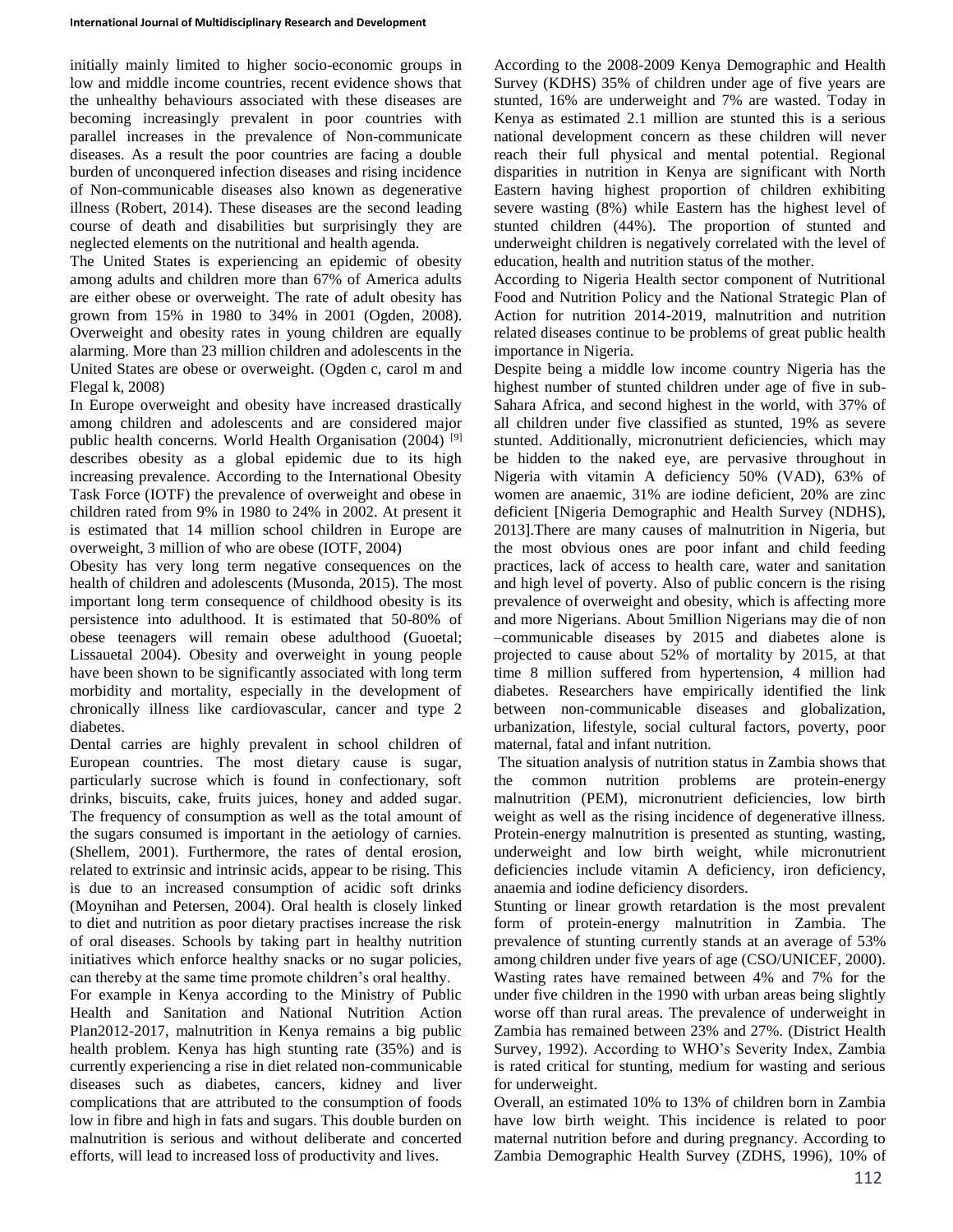all women of reproduction age surveyed had a low body mass index [BMI: weight (kg)/height (m)]. About 9% of the Zambian mothers of children under 3 years of age are malnourished, with Body Mass Index of less than 18.5, represent one of the lowest rates among the sub-Sahara countries (DHS, 1996).

Vitamin A deficiency is a public health problem in Zambia affecting especially the poor due to inadequate dietary intake. A 1997 National Survey showed a prevalence of vitamin A deficiency of 65.7% and 21.5% in children and women respectively. Night blindness rates were 6.2% for children and 11.6% for women.

Anaemia is prevalent in Zambia with up to 50% of women attending antenatal clinics and 15% of children fewer than five years of age estimated to be affected. A National baseline study on the prevalence and an aetiology of anaemia conducted in 1998 showed that 68% of children, 39% of women and 23% of men are anaemic. Iodine deficiency is also common health problems in Zambia. A1993 National Sample Survey of school primary children found a goitre prevalence of between 8% and 9% with national average of 32%.

The Food and Nutrition Strategic Plan for Zambia 2011-2015 and the National Food and Nutrition Commission of Zambia reports shows that Zambia is one of the countries with prevalence of non-communicable diseases (NCD's). The results from the 2008 study conducted by the Ministry of Health and WHO shows that70 000 people had suffered from diabetes mellitus in Zambia in 2000. The number is expected to rise to 186 000 by 2030. Hypertension was estimated around 608 034from the same population. Non-communicable diseases are increasingly become a problem in the communities especially in urban areas. The association of diet to increased risks of non-communicable diseases needs to be fully understood in Zambian context. For example, more information needs to be disseminated to the public on diabetes, heart disease, obesity, hypertension, cancer and other conditions.

Programs to prevent and control nutrition related diseases are insufficient, due mainly to focus on curative care at the expense of preventive health care services, lack of epidemiological studies, lack of nutrition surveillance, inadequate nutritional information and lack of assessment of the cost-effective of nutrition intervention.

However, the Ministry of Health plays an important role in effecting improvements in nutrition. Lot of nutrition programs are implemented directly by the Ministry of Health which includes primary health care activities like immunizations, growth monitoring and promoting micronutrient supplementation, breastfeeding and complementary and supplementary feeding. The Ministry of Health has several statutory bodies under its jurisdiction including the Food and Nutrition Commission of Zambia.

Since 1992, Ministry of Health has been implanting the health reform programmes through which it is intended to take health care as close to the family as possible. Although nutrition has been included as part of the minimum package of basic health services to be delivered as close to the family as possible, the objectives, strategies and activities that have been identified are narrow and unlikely to tackle the broader nutritional issues within health setting. There seem to be a lack of understanding of what should constitute nutritional activities in the health sector.

Another sector is the Ministry of Agriculture and co-operative (MACO) which is directly responsible for Food and Nutrition improvement. It covers the production of food and to some extent its utilization, storage and preservation. Activities to incorporate nutrition components have been implemented mainly through the department of women and youth and the farming systems research. The incorporation nutrition into mainstream agricultural sector objectives is still far from being achieved. The critical problem has been the lack of systematic institutional collaboration and cooperation between MACO and NFNC.

According to NFNC, behaviour change communication is an important component of nutrition interventions that aim at creating awareness and change behaviours for Food and Nutrition improvements. Since its existence, the NFNC has being developing and disseminating various education and information messages through the electronic and print media. These messages created awareness and changed behaviours to varying levels. Unfortunately, these activities have stalled largely due to diminishing resources. Consequently, this has had a negative effect in behaviour change communication activities.

National Food and Nutrition Commission further stipulate that the Ministry of General Education provides the best opportunity to provide health and nutrition education and ultimately influence nutrition behaviour of the population if the collaboration between the Ministry of General Education and NFNC can be strong. Currently, consultations between the two institutions in nutrition curriculum development or nutrition expertise requirements of the Ministry are minimal. Other area of concern is the lack of supplementary feeding programmes in most schools which is mainly known to contribute to improved academic performance.

According to Smith (1999), one way to help prevent eating disorders is to educate children about the importance of health eating habits during their adolescent years. That is why; Food and Nutrition programs in schools are seen as indispensable by many educators.

A school is an institution of education and research supports the role nutrition education plays in education. This relationship supports the idea that schools have the vital role in providing pupils healthy eating opportunities and the tools to make health choices no matter where they are. Therefore the goal of the Ministry of General Education must be to teach all pupils the meaning and importance of good nutrition so that they are able to develop good eating habits that will support a lifetime of maximizing their full potential.

Research shows that eating a healthy diet in itself does not guarantee good health. A healthy diet is however an important part of a healthy life style and that also includes physical exercise, not using tobacco in any form, not drinking alcoholic beverages in excess and not abusing drugs (Musonda, 2015). All of these issues should thus be addressed by schools in an organized and complementary manner.

The importance of addressing lifestyle holistically is clearly illustrated in the linkage between nutrition and active living. Physical exercise, recreation and sport help individuals acquire and maintain physical fitness and serve as a health means of self-expression and social development. Expending energy in physical exercise and sport balances the intake of energy from food, especially in regions that do not incorporate physical activity into daily living through farming, herding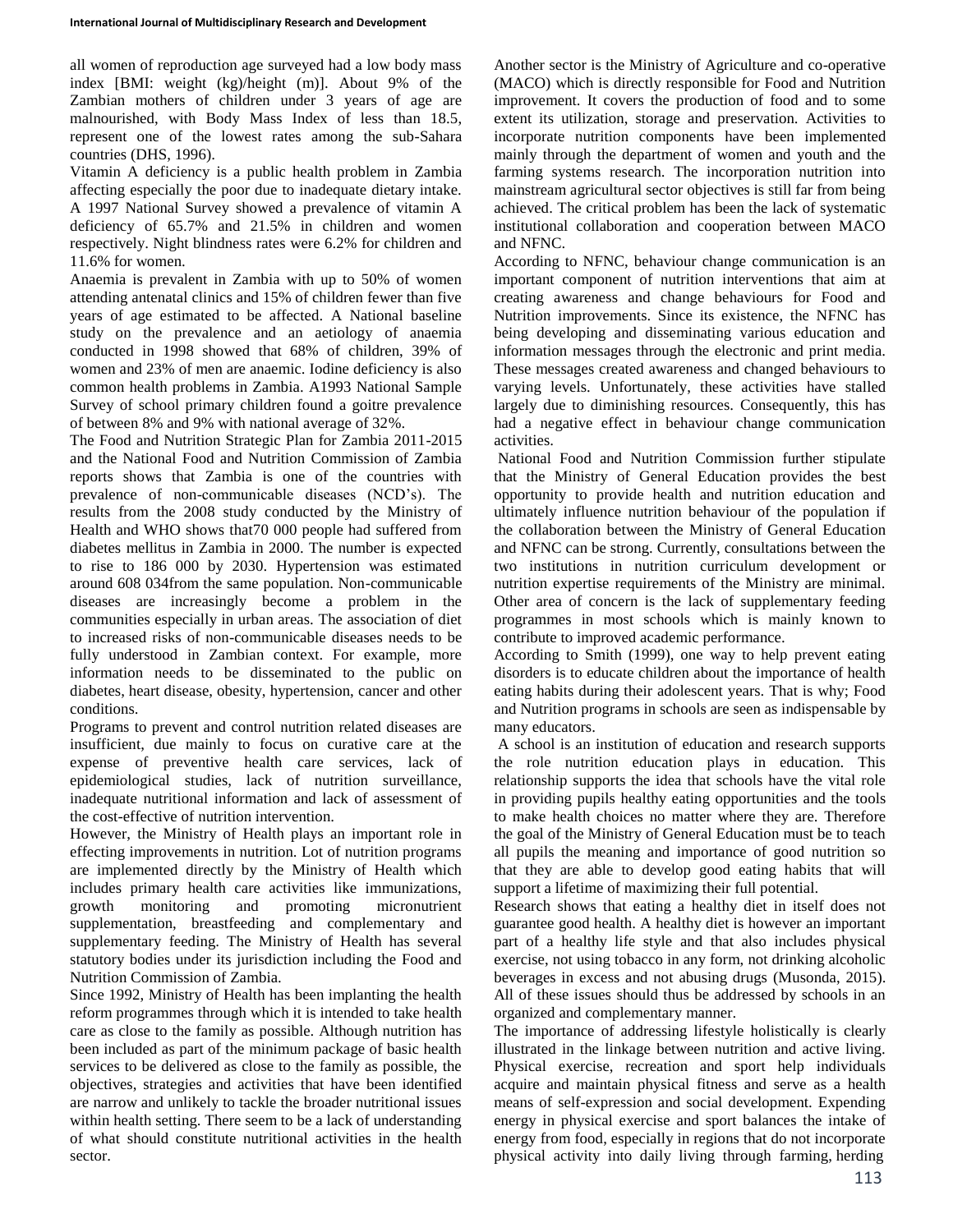animals, walking long distances or other activities.

Thus physical activity and nutrition must be addressed in a complementary manner when integrated into components of healthy promoting school. Children and adults should have the opportunity to attain the healthful benefits of exercise, games, dance, sport or an active lifestyle (Vigilio and Stephen, 1997). In region where over nutrition is prevalent, efforts to promote physical activity sport should stress the benefits of reducing the risk of obesity and related disorders since negative health consequences of overweight and obesity are likely to be more serious in sedentary than active obese people (Begum, 2008). Thus, physical exercise and sport, together with health nutrition, can help reduce the effects of age and chronic disease on heart, lungs and muscles; reduce fatigue, mild anxiety and depressions; and diminish the loss of bone calcium while creating vigour, stamina and other fundamental requirements for well-being.

Initiatives targeting obesity in schools could be incorporated into existing health promotion programmes or combined with other interventions encouraging health eating; the messages and strategies will complement and reinforce each other. In order to focus on healthy eating rather than on slimming or dieting, school based interventions should emphasise on healthy nutrition in obese as well as normal-weight children (Lissau *et al.* 2001).

In1995 Europe, launched the world Health organisation's Global School Health initiative, with the mandate to use schools as a means of strengthening health promotion and education activities at local, national, regional global levels in order to improve the health of students, families and all members of the community. The term health promotion schools' was developed to recognise educational institutions that constantly strengthens its capacity as a healthy setting for living, learning and working (WHO, 2006).

The concept of a health promotion school is based on a social model of health, emphasizing the needs of the individual at the centre of the entire organisation. Using a holistic approach, supportive setting is created influencing the perceptions and actions of all involved with the school, from parents to caterers and food providers, [The European Network of Health Promotion Schools (ENHPS), 2006].This is particularly important when addressing child nutrition and health, as all stakeholders involved in the provision of the school food influence the real nutritional quality and therefore diets of young consumers.

Therefore, according to Scriven and Stiddard (2003), schools and education institutions have been identified as one of the fundamental settings for health promotion and establishment of health eating and life style patterns. However, tackling nutrition issues in childhood requires coherent action in the school setting, as the hierarchical culture may inhibit achievement and empowerment. Improved school health is achieved by the development of Food and Nutrition policy. A written policy document should be produced based on a situation analysis specific to the context and agreed upon by all the different stakeholders involved.

Social factors influence dietary intake especially during adolescence. Eating habits, food choice and meal patterns of young people reflect the weakening influence of the family and increasing peer pressure. Changes in eating habits can be associated with the need to express freedom from parental control and the forging of identity. Many adolescents and

children feel pressured into having an ideal body shape. The desire to be thin and the stigma of obesity may have a significant effect on body language and self- esteem in young people (WHO, 2004a).

Healthy nutrition improves child well- being and learning ability, leading to better academic performance. Evidence shows positive links between children who are well nourished and improve learning, attendance, behaviour and consequent child- teacher relationships (The food commission, 2001). Good nutrition also foster mental, social and physical wellbeing, contributing to increased self-esteem and positive body image.

Therefore, school and educational institution provide a key environmental setting in which to facilitate actions that promote healthy choices as the norm. Focusing on establishing a whole school approach to health, and through targeting the wider community, a concrete food and nutrition policy in schools cannot only bring short- term improvements in the daily lives of young people, but also establish health attitudes and preventing the onset of obesity and chronic disease in later life.

A whole school approach to healthy eating can provide children and adolescents with both the opportunity to learn food and nutrition skills and how best to implement them both within and outside the school setting. Schools must not only teach children and adolescents about healthy lifestyles but also how to implement the recommendations (Snyder *et al.* 1999). Pupils learn how to choose a healthy diet through the meals and snacks provided at school and develop a range of consumer based skills including food growing, healthy, preparation and cooking. It is important to ensure that food and nutrition messages are consistent and not contradictory. In addition, in order to support pupils, teachers must be given the opportunity to improve their knowledge and skills in food education.

Interventions targeted at healthy nutrition need to occur early in childhood and adolescent in order to prevent or reverse the adverse health effects of overweight and poor eating habits (stonge, Keller and Heymsfield, 2002). As the prevalence of child obesity continues to increase rapidly worldwide it has been suggested that aggressive approaches to prevention and treatment are required to limit the substantial and long lasting health and social consequences of obesity.

Schools can play an important role in the prevention of obesity. Reaching children and adolescents at an age when behaviours are shaped, and the onset of disease prevented, may be the best method of intervention. Nutrition intervention are policies, services, learning experiences and other actions implemented by schools, individuals or groups to make healthy nutrition a way of daily life. Nutrition interventions are designed to promote health and decrease the risk of diseases. In a Health- Promoting School nutrition interventions are integrated into all aspects of the school and community life, such as the physical and psychological environment; a wide variety of educational opportunities; school/ community projects; school health services; health promotion for school staff; counselling and social support programmes; physical exercise, recreation and sport; and food programmes. (FAO/ WHO, 1992).

School feeding programmes are one example of intervention aiming at increasing food availability while promoting healthy eating. These programmes might provide breakfast, lunch and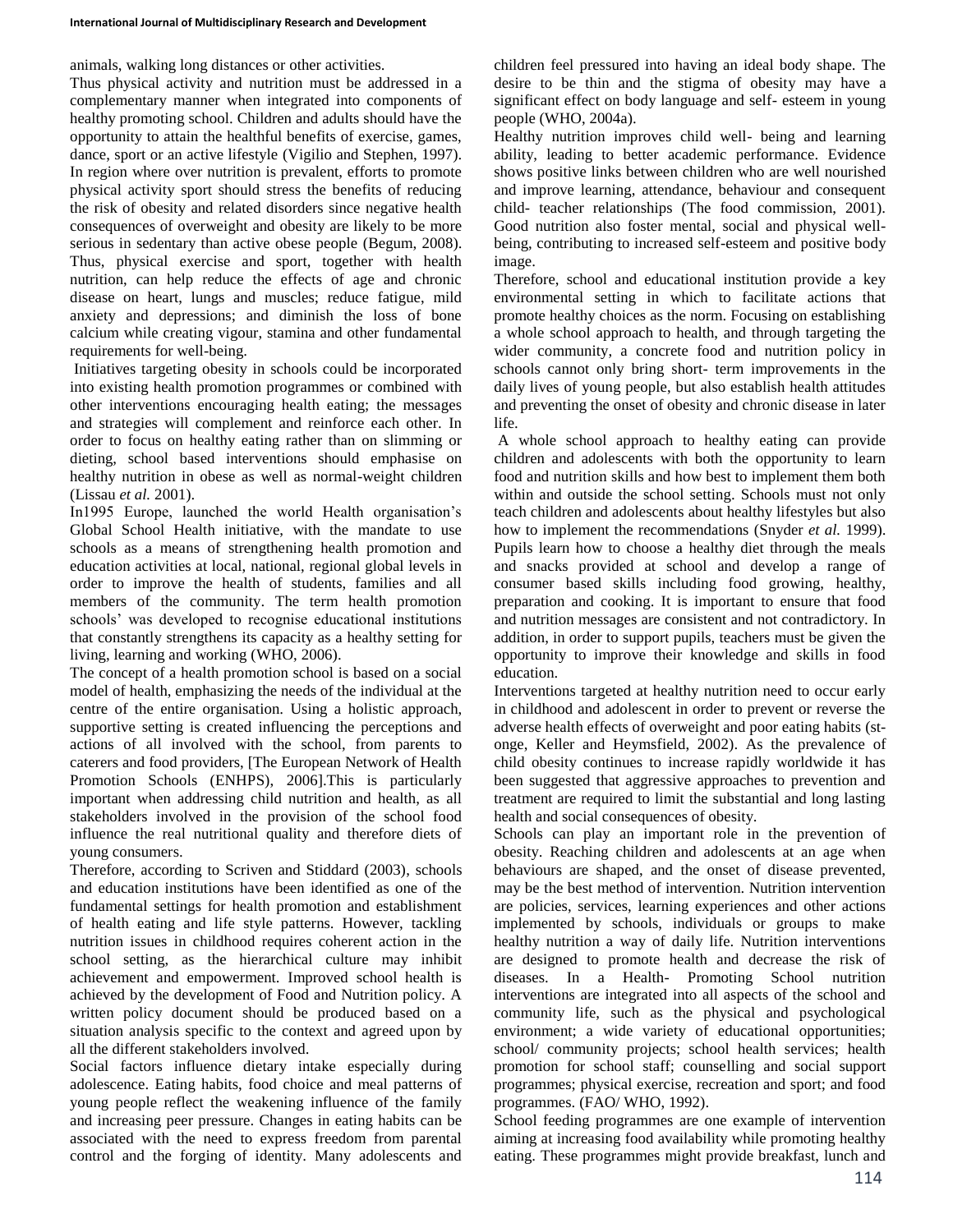snacks at reduced price or free of charge, providing calories, protein and micronutrients to school children without adequate food. Feeding programmes have been shown to increase weight in some cases also school attendance and achievement. The composition of provided meals in terms of food terms and nutritional value has been shown to play a role in educational achievement. For example, research with elementary and high school students in Chile showed improvements in educational accomplishment with more frequent consumption of daily products and with more nutrient intake in particular protein and calcium (Ivanovic, 1992).

Diets deficient in essential vitamins and minerals can have enormous health impact. Thus, micronutrient supplementation is another example of nutrition intervention to prevent specific deficiency diseases individuals and to promote well-being. This intervention method supplies micronutrients separately from normal diet. Children who receive supplements must obtain them regularly; therefore, schools are an appropriate place to distribute them. These supplements may include vitamin A capsules to prevent blindness, iron tablets to prevent anaemia and iodized salt to prevent goitre and mental retardation. Ample evidence exists of the value of treating micronutrient deficiencies resulting in improved performance at school or at work and reduced burden of illness, disability and death.

Although, the problems identified above will not be overcome by the efforts of the educational system alone, schools provide an important opportunity for prevention (Carter, 2002) as they offer the most effective way of communicating key health messages to large population groups including children, youth, school staff, families and community members. Healthy nutrition during childhood and adolescence lays a foundation for healthy adulthood. Therefore, the multiple benefits of healthy food and nutrition in childhood and adolescence reinforce the need for these issues to be a high priority on school agendas.

# **3. Methodology**

The study undertook triangulation methodology approach where both qualitative and quantitative methods were used to collect data.

# **3.1 Research design**

The study used a case study employed qualitative and quantitative methodologies in order for the study to establish significant skills for effective teaching of Food and Nutrition in selected secondary schools. The case study was used because it was manageable both in terms of time and cost. Moreover, it was easier to use multiple data collection techniques; questionnaires, interviews and classroom observations. A case study research design helped in obtaining in-depth information on the significant skills for effective teaching of Food and Nutrition in selected secondary schools of Kitwe district.

# **3.2 Population**

The study comprised of pupils, Food and Nutrition teachers, administrators, the DEBS, the DESO and one Mukuba University lecturer all from Copperbelt Province.

### **3.3 Sample size**

The sample size comprised fifty-five (55) respondents who

included seven (7) secondary school head teachers, three (3) deputy head teachers, ten (10) secondary school Food and Nutrition teachers, ten (10) H.O.Ds, one (1) guidance teacher, twenty-one (21) pupils all drawn from secondary schools offering Food and Nutrition, one (1) DEBS and one (1) DESO, one (1) lecturer from the Home Economics department of Mukuba University.

### **3.4 Sampling Procedure**

The simple random technique was used to select head teachers, teachers and pupils. The quota sampling technique was further used to select pupils in order to accord both the male and female pupils equal opportunities to participate in the study. Furthermore, the purposive sampling technique was used to select the DEBS, the DESO, and the lecturer because they are holders of valuable data that was required for the study.

# **3.5 Instruments for data collection**

The study used questionnaires, interview schedules, class observations and corporative review of curriculum documents. The questionnaires were used to collect data from pupils and teachers who were the majority. Further, questionnaires were used because the sample composed of secondary school teachers and pupils who were literate. Furthermore, questionnaires were used as they were friendly, save time and suitable when dealing with quantitative data. However the inadequacies of using questionnaires were supplemented by employing interview schedules. The interview unlike the questionnaires helped in collecting in-depth and comprehensive data from teachers and administrators.

# **3.6 Data analysis**

The statistical package (STATA) was used to analyze the quantitative data that was later interpreted into tables and graphs. The qualitative data was analyzed thematically under their respective emerging themes and sub themes. Further, ethical issues were also taken into consideration by obtaining participants consent and permission from relevant school head teachers. In addition, the respondents' identities were kept anonymous as a way of enhancing confidentiality and privacy.

### **4. Findings and Discussions**

In establishing the recommended ways of promoting and nurturing Food and Nutrition in Zambian schools all respondents were asked what could be the best time to start teaching Food and Nutrition. The responses are shown in Figure 1 below:



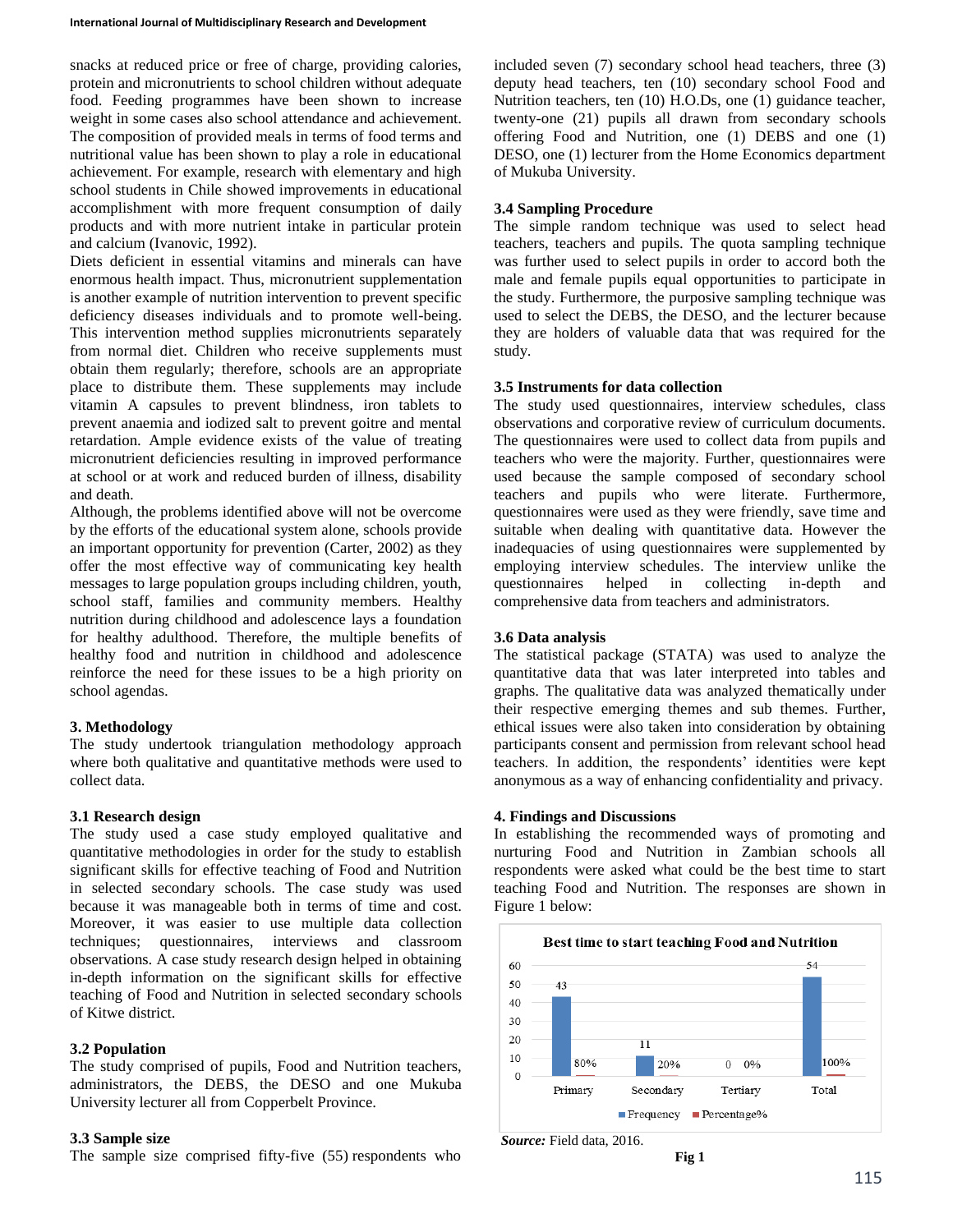Figure-1 above shows that 43(80%) of the respondents said that the best time to start teaching Food and Nutrition was at primary level, while 7(18%) said that the best time to start was at secondary level, and 1 (2%) did not express his or her views on when is the best time to start teaching Food and Nutrition. No one recommended tertiary level as the beat time to start teaching Food and Nutrition.

Food and Nutrition a subject for females.

The researcher found out from the pupils if they considered Food and Nutrition as a subject for females. 20(95%) of the respondent did not agree that Food and Nutrition is the subject for females. They gave the following reasons for their response.

"*Food and Nutrition is a gender issue so both male and female should learn about this subject, Most chefs in hotels are men so they should learn how to balance meals, it is for everyone since It tackles the aspect of health".*

One respondent did not express his or views on the matter. The 13(100%) administrators interviewed did not also agree that it is a subject for females, so to help more males breaking away from the bondage of traditions, They said:

*"This must start from homes parents should involve boys in household chores and talk positively about Food and Nutrition, at school teachers should sensitize pupils on the benefits the subject, make the subject compulsory in all the schools for selected classes and to introduce Food and Nutrition to boys' schools".*

The respondents further said that the above suggestion will even contribute to having more male teachers of Food and Nutrition.

To appreciate the point of starting teaching food and nutrition early (grade1) Bandura in his social theory of learning states that while some pupils are able to acquire new knowledge or new skill immediately, others may require additional time or alternative learning methods before they are able to demonstrate mastery. The Food and Nutrition curriculum is a spiral curriculum whose focus starts from individual and his family, through the community, the nation to the international community hence pupils are made to study the widening circles of humanity. This means that the same themes are taught at different level except that it moved from simple in lower grades to being more detailed at secondary level and being more complex at tertiary level. Consequently, the spiral curriculum is a good springboard for mastery learning. In fact, in Europe and the United States of America Food and Nutrition education starts from nursery or kindergarten to tertiary level (Caballero, 2001).

Not only do people vary in their abilities to absorb new material but individuals learn best in different ways; through spoken, written, or visual means. Mastery learning takes these differences into account and uses a variety of teaching and learning methods. The mastery learning approach also enables the pupils to have self-directed learning experiences. This is achieved by having a teacher who serves as a facilitator.

Hands on methods therefore, incorporates mastery training which is based on principles of adult learning which means that learning is participating, relevant and practical. It builds on what pupils already know or has experience and provides opportunity for practicing new skills. So acquiring a skill needs a mastery approach of learning which assures that all pupils can master the required knowledge, attitudes, values and skills provided sufficient time is allowed and appropriate teaching methods are used, only then can skill proficiency occurs. The goal of mastery learning is that 100% of those being taught will master the knowledge and skills on which the teaching is based. Mastery learning uses behaviour modelling, it is competence based and it incorporates humanistic training techniques.

Surely, this would help since if we start at the tender age pupils would learn to live by principles of food and nutrition hence grow up responsible citizens. Even the Bible at proverbs 22:6, says train up a boy according to the way for him; even when he grows old he will not depart from it. So healthy nutrition interventions need to occur early in childhood and adolescence in order to prevent or reverse the adverse health effects of overweight and poor eating habits. In addition, at this stage many core eating habits and behaviour patterns are developed that may persist throughout adulthood.

Among healthy nourished people, acute disease and illness tend to be less frequent, less severe and of short duration thus providing increased capacities to perform daily activities. A healthy diet can also contribute to more morbidity in older age. For instance, it is likely that youth is a unique time to acquire the strongest possible bones to decrease the risk of osteoporosis in old age. Diets rich in calcium can help build stronger bones while diets rich in protein and salt increase the chances of losing bone density later in life (International food policy research institute/ World food program, 2013).

Thus, it is important to enable children to establish or reinforce personal skills, health perceptions and useful knowledge in nutrition to promote their own health and the health of those they care for. It is beneficial to teach persons healthy eating patterns when they are young since eating patterns are established early in life and are difficult to change when they developed during youth.

Many of the problems of childbirth, such as haemorrhage, infection and obstructed labor, can be reduced in severity by adequate nutrition earlier in life. For instance, small stature, which may be related to under nutrition, is a well- known risk factor for obstructed labour. Anaemia which can result from inadequate intake of iron-rich foods, lack of iron supplements or parasite infection, is kwon to cause about one-fifth of maternal deaths during pregnancy and maternal birth.

Studies show that early indications of chronic diseases begin in youth. For instance avoiding obesity in childhood and youth is important because once attained, obesity tends to continue in adulthood, contributing to chronic diseases. Furthermore, the hardening of arteries and high blood cholesterol levels, which make a major contribution to coronary heart disease, are influenced by nutrition and lifestyle.

These chronic diseases are difficult and expensive to treat. Modern scientific medicine depends on advanced technology and skilled specialists. Even the most prosperous societies find it difficult to meet the demands of advancing medicine in the battle with degenerative disease. And according to the United States of America, government funding to address noncommunicable diseases in low and middle countries are not designed by congress and are not easily indefinable at agency level, where they are identifiable it remains relatively small without significant efforts to address the key risk factors of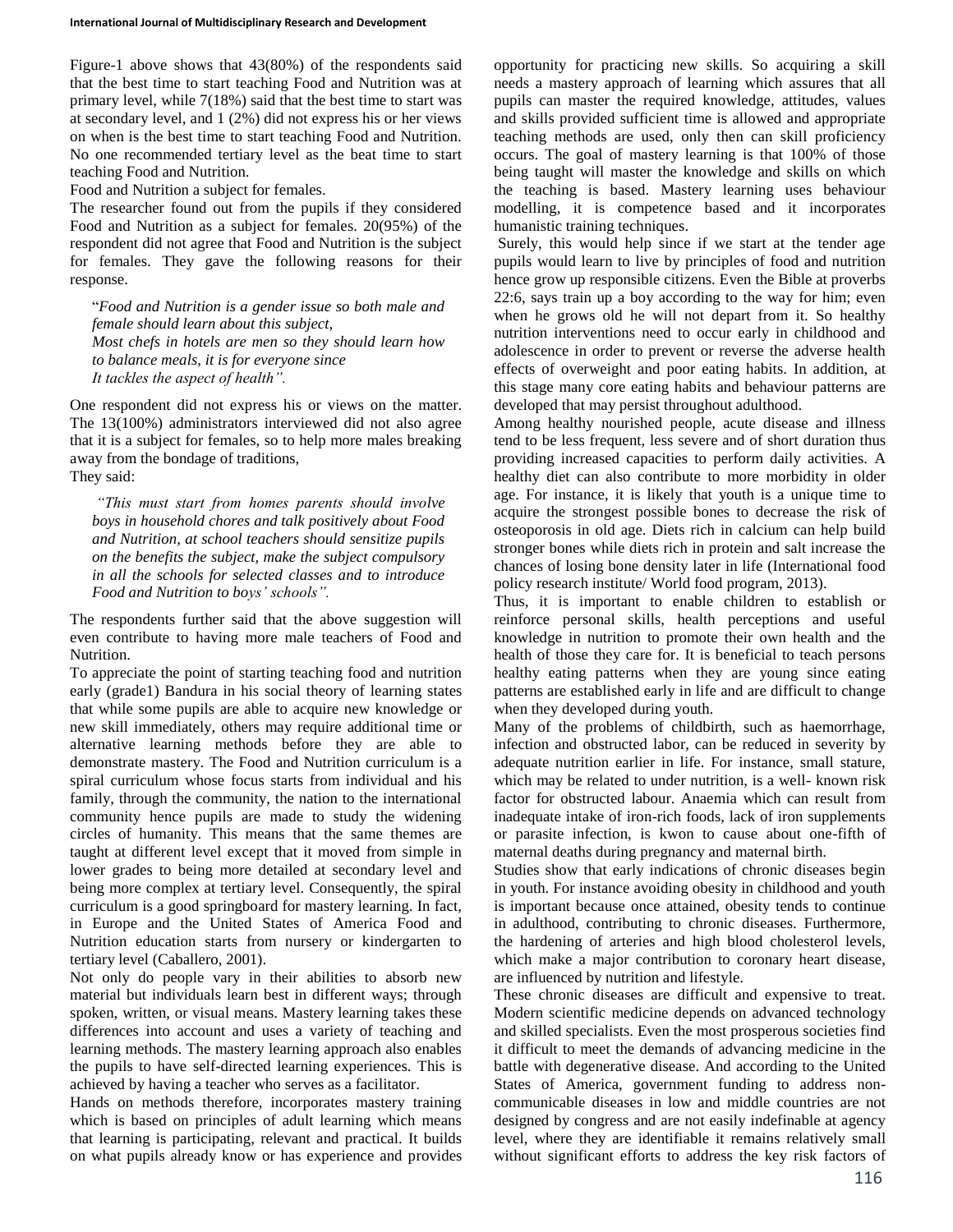non-communicable diseases. Consequently, the number of people affected by NCDs will continue to grow in developing countries (WHO, 2011).

How then can societies with poorly-developed economies begin to cope with such a burden? Fortunately, prevention is a great deal simpler and cheaper than cure, and knowing the causes of the problems enables us to learn how to prevent and often even reverse them, and this is a real solution to the dilemma Just as cars perform best when the makers instructions are followed, so our bodies perform best when we obey the laws of health. Food fuel comes in three different forms: protein, carbohydrate and fat. For optimal health we need them in the right proportions for our own particular needs, depending on our age, occupation, state of health, and even the climate we live in.

Thus, adequate nutrition and physical activity starting from childhood and adolescence are likely to have a long- term health benefits in reducing the growing number of diet related, non-communicable diseases. Nutrition education has been shown to have a significant effect in fostering healthful eating habits. Schools therefore, can contribute greatly to reducing these nutrition- related problems by integrating nutrition interventions into comprehensive approach to school healthy, as illustrated by the healthy promoting school. Schools also provide an important opportunity for prevention, because they provide the most effective methods of teaching and reaching large numbers of people which include children, youth, school staff, families and community members.

### **4.1 Food and Nutrition a subject for females only**

Nutrition and health are gender issues that affect both male and female. Hence, it will be easy to deal with nutrition related diseases when both male and female understand the prevailing situation. Therefore, parents should help male children to understand health and nutrition issues by involving them at home when preparing meals and when budgeting for food. This would really help the children because at school they will be building on what they already know and issues of stereotype would be long gone. In line with gender, the study revealed that the selected schools are doing fine since most classes have equal numbers of boys and girls and one of them is a boy's school but it is offering food and nutrition. In future we may have more male teachers unlike now there is no male teacher offering Food and Nutrition in visited schools.

# **4.2 Creating a health-promoting school**

The study also revealed that almost all secondary schools visited focused only on teaching of Food and Nutrition as a means of nutrition interventions in supporting good health and nutrition leaving other components that also promote optimal healthy. Components of nutrition intervention include school health education, nutrition and food programmes, community and family involvement, physical exercise, recreation and sport, counselling and social support, and health promotion for school staff. According to the European Network of Health Promotion Schools (2006), it is important to address child nutrition and health using a holistic approach where all stakeholders are involved. This holistic approach will embrace almost all the nutrition intervention aspects mentioned above. Therefore, a health promoting school offers many opportunities to promote nutrition as an essential element for the attainment of health. It strives to use the school's full

organizational capacity to improve the health of pupils, school personnel, families and community members. Thus, nutrition interventions can serve as an entry point for development of policies, planning groups and various aspects which serve as a framework for a health promoting school.

### **(a) School health education**

Nutrition education is defined as any combination of education strategies, accompanied by environmental supports, designed to facilitate voluntary adoption of food choices and other Food and Nutrition related behaviours conducive to healthy and well-being; nutrition education is delivered through multiple venues and involves activities at the individual, community and policy levels (Contento, 2001).

Contento further states that nutrition education is more likely to be effective when it focus on behaviour/ action (rather than knowledge only) and systematically links relevant theory, research and practice. Nutrition education gets children excited about eating the healthy food, provided through child nutrition programs and making other health food choices, provides children with knowledge and skills for living healthy lives, and creates an environment where healthy choices are the easy choices.

Through nutrition education, children gain experience in cooking, tasting, gardening and learning about food to become empowered to responsibility for their own well-being. Nutrition education is also effective in increasing preference and creating positive attitude towards fruits and vegetables among children.

The primary goals of school health education are to help individuals adopt behaviours and to create conditions that are conducive to health. School health education must be designed to help pupils acquire the knowledge, attitudes, beliefs and skills which are needed to make informed decisions, practices healthy behaviours and create conditions that are conducive to health. It should provide opportunities to pupils to practice important skills, such as decision making about food choices. Learning experiences must be related to food preferences and other motivational factors that guide pupils to their nutrition and that of their family and community, and must also teach that lifestyle influences a person's food requirements.

The curricula must be designed to address the emotional and social cultural aspects of health eating along with informational and skill-building learning experiences. School health education should be provided as a planned sequential course of instruction from the primary through the secondary levels, addressing physical, mental, emotion and social dimensions of health. Nutrition education will enhance the overall framework of a health promoting school if it is integrated into other school health components, such as physical activity and health promotion for staff, as well as in the school health education component. Nutrition education should be combined with efforts addressing other health issues, such as reproductive health, life skills, and alcohol and drug use prevention so that the learning experiences will complement and reinforce each other.

# **(b) Community and parent involvement**

To achieve a good nutrition education the school should involve pupils, parents, teachers and community members in collaborative and integrated efforts. These should take part in planning and decision making, attending school projects such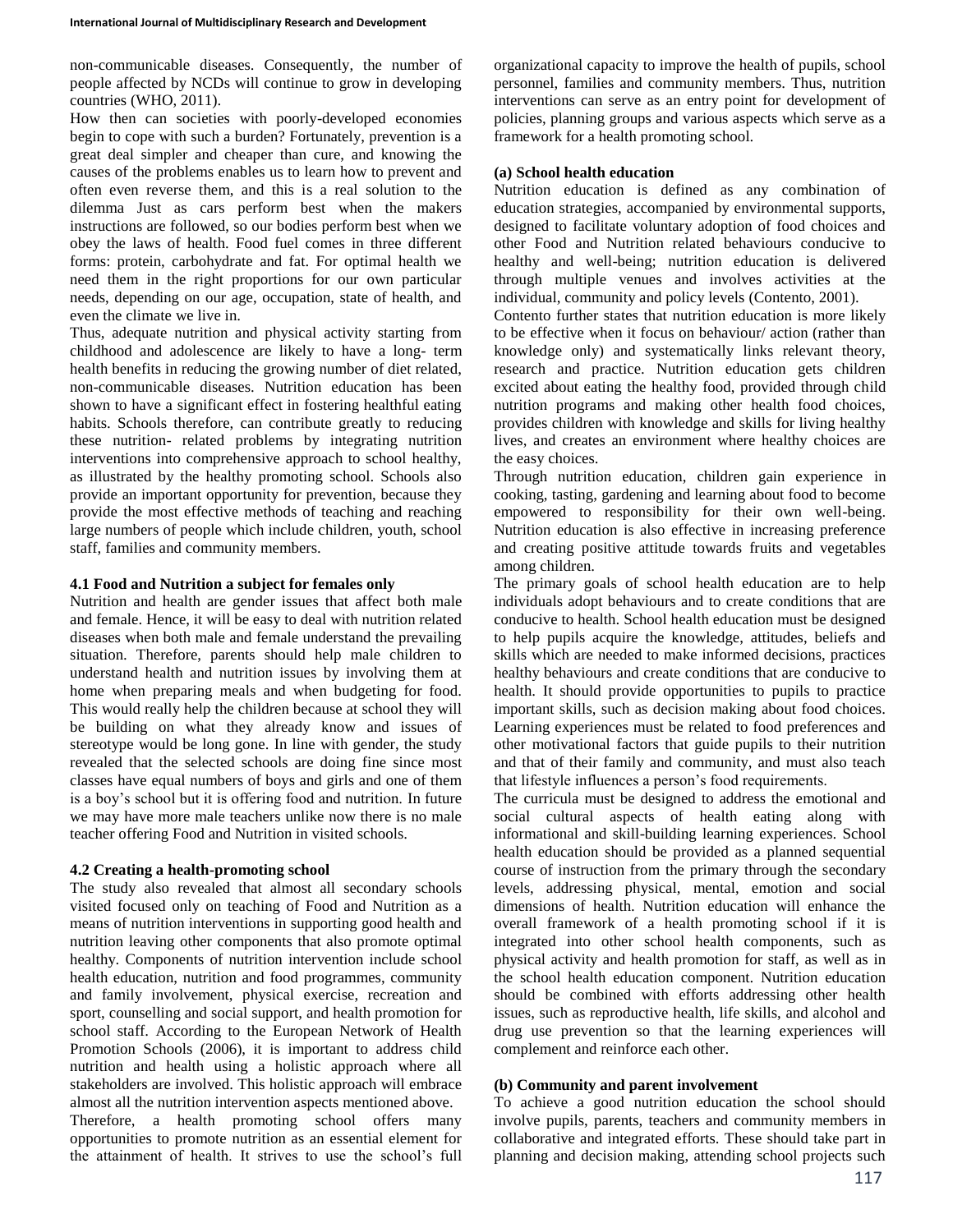as health fairs and drama, supplying financial and material donations. Since parents and other caregivers play an important role in their child's life in their roles as nurturer, teacher, disciplinarian, role model and supervisor, and they control most of the food choices at home. It is essential therefore that they understand and reinforce what the healthy promoting school seeks to achieve. Thus the school should provide the parents with information, resources and skills about important principles of health nutrition in an effort to enhance and extend the programme in the pupil's home.

Community awareness and collaboration with local schools can prove beneficial in improving the diets of pupils and raise awareness among families and community groups (Begum, 2008). Using health promotion and food as a focal aspect can act as a successful means of providing healthy lifestyles in all age groups. A programme in Portugal 'soup land' provides evidence of the improvements in community nutrition that can be achieved when despite including a variety of stakeholders, the scheme remains fundamentally child focused. The programme developed around traditional dish vegetable soups includes educational sessions to teach practical cookery skills to pupils and nutrition advice to parents. This also encourages educators to develop recipes from local available food resources

### **(c) Healthy school environment**

Adequate sanitation contributes to reducing the risk for food borne and other infectious related health and nutrition, hence school buildings, classrooms, eating facilities and water must be clean and safe. Outsider vendors should be encouraged to offer nutritious food choices in order to encourage the schools health promotion efforts, for example instead of selling freezes vendors should sell fruits like bananas and oranges or wild fruits available in that area. The school cafeteria or tack shop offer a variety of health food choices and limit the availability of food with low nutritional value to help pupils apply skills taught in the classroom. The food supply from the tuck shop should be based on the National dietary guidelines. (International food policy research institute/world food program, 2013)

Food from the school gardens, local stores, farmers or businesses should be used to keep costs low and collaborate with different sectors in the community. Creating partnerships and involving local and retailers offer multiple benefits to both children and general understanding of food concepts. School trips to local farms enable pupils to learn firsthand about food production and the food chain. Further, collaboration between primary and secondary schools in close vicinities could produce an avenue for peer based education and life style promotion.

The school should also have practical nutrition- related activities such as food preparation, food experiments and growing food (Campbell and Fosktt, 2012). School gardens are a suitable venture that has proved popular and successful in enabling children to learn about origin of food. In many European countries, cultivation, harvesting and preservation of food is still part of the school curriculum. One of the schools that the researcher visited did give the assignment to grade twelve pupils to preserve different types of food and during a practical lesson the class used the same food staffs.

The psychosocial environment incorporates the cultural norms and expectations regarding food and eating patterns as

expressed by friends, parents and school personnel. Therefore, teachers should play an important role as adult role models and as mentors by encouraging pupils to follow a healthy way of life by demonstrating healthy eating. Pupils can also provide positive reinforcement to their peers by advising and reminding each other of healthy eating habits.

### **(d) School healthy services**

School healthy services help to prevent, reduce, monitor or treat important health problems or conditions as well as foster health and wellbeing. Models for providing school healthy services vary tremendously, not only from developed to developing countries but also among and with Nations themselves. School healthy services can be designed to be responsible for first aid, a trained school nurse or a school healthy team. Their roles can include screening for supplements and parasite medications, supply health and nutrition information to teachers and pupils and to help them make healthy decisions and to educate others about healthy nutrition

# **(e) Physical activity, recreation and sport**

The human body is basically a machine, which, by definition, means that it is a device for doing work. Machines must be maintained; they must be cared for, they must be serviced. There is need for freely moving joints, for muscles which produce sufficient force to move the weights they act upon, and furthermore there is need for an adequate supply of energy. Whatever your lifestyle, current physical health, age or gender, you can benefit from regular exercise.

Regular vigorous activity helps people of all ages to stay health. It helps you control your weight. It makes many body systems work better. It stretches and strengthens your, muscles, particularly the heart muscle. In all these ways, regular exercise makes you physically fit. That is, it makes your body able to work at its best. Physical fitness helps you feel good about yourself.

Research shows that eating a healthy diet does not in itself guarantee good health (Richard, 2009)  $[2]$ . A healthy diet is however an important part of a healthy lifestyle and that also includes physical exercise. Therefore increased activity should be promoted to pupils of all ages. Healthy eating and regular physical activity contribute to a healthy body. Active children and adolescents have increased metabolism and subsequently better appetites.

Active children are more likely to be active adults, thereby reducing the risk of degenerative illness and chronic diseases in later life. Regular, vigorous exercise expands your blood vessels so that blood can flow more easily. Exercise keeps cholesterol and blood fats from building up on inside walls of blood vessels. Continuing to exercise regularly can help your blood pressure stay normal all your life. Blood pressure is the force of blood against the walls of your arteries.

Schools therefore must incorporate physical activity frameworks into the whole school approach to health. Children's ability to practice physical activity is related to their development. It cater for the physical, mental, social and emotional needs of the pupil because: it helps the pupil to acquire social virtues such as self-control, humility, empathy, sympathy and responsibility. It also helps pupils to relax their minds after active learning. Therefore, it is a prerequisite to mental fitness. Therefore, the type and intensity of the activity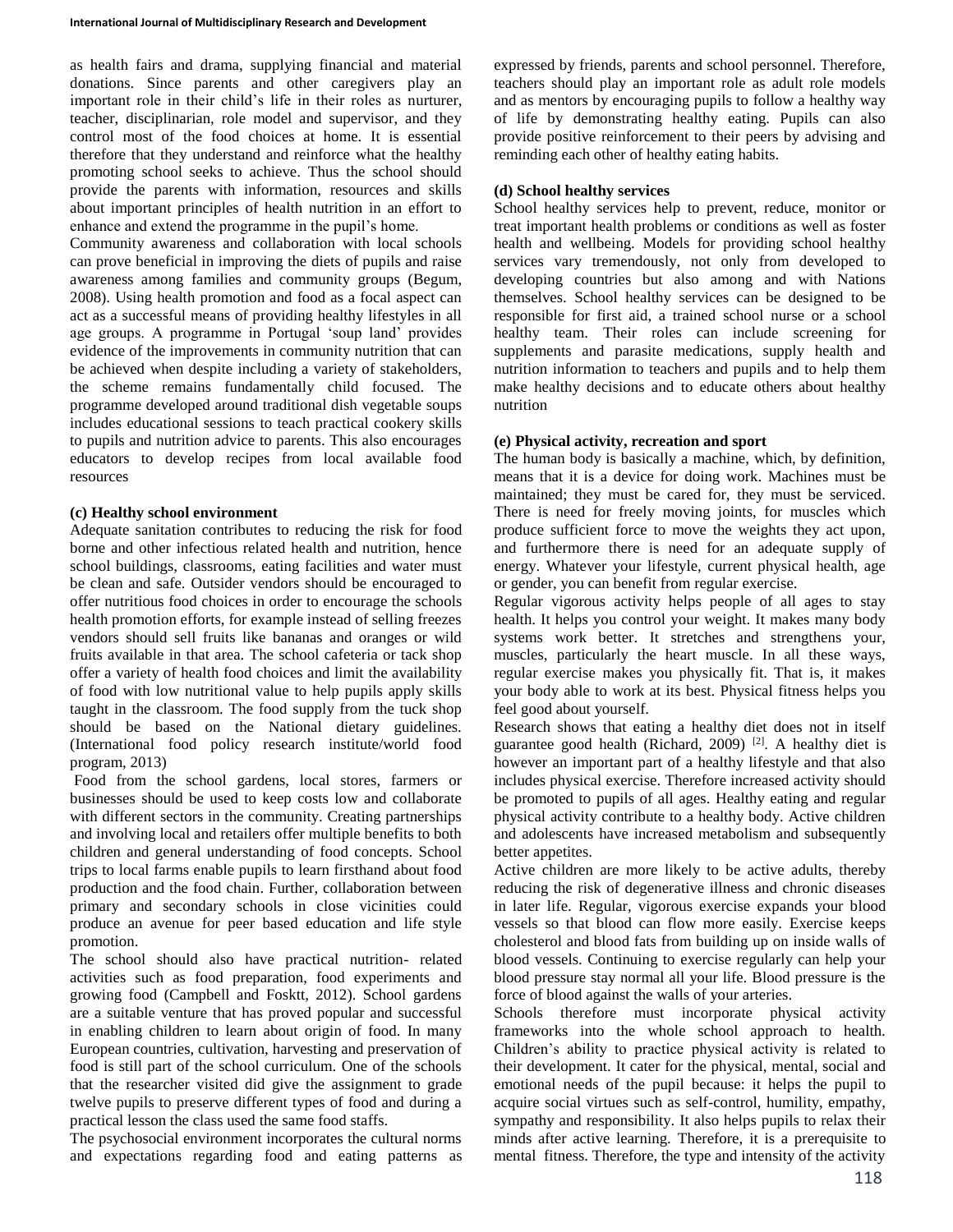should match age and ability.

### **(f) Using the mass media**

Mass media are methods and organizations used to convey messages to large, widely dispersed audiences. Mass media includes television, radio, newspapers and newsletters, magazines, books journals and films. Language and communication are fundamental to education and the acquisition of knowledge. The mass media enhances the acquisition of language, skills of listening and self-expression. Generating media and publicity encourages community involvement and raises awareness of health promotion campaigns. One way of generating publicity is to encourage the local media to cover the school Food and Nutrition initiative with press release sent to newspapers, radio and television. While within the school and the community special letters and regular newsletters may offer an important evidence for communication. Pupils should be involved in writing newsletters, contribute articles, recipes, poems and artworks. It is also important to promote the heath Food and Nutrition recommendations and projects achievement on the school website. A further way of communicating with parents and the local community would be to organize concerts, plays, exhibitions or fairs.

Health promotion messages and nutritional education should be positive and consistent throughout the school environment. Advertising and marketing especially of branded products should be minimized within the school setting. Focusing on healthy lifestyles and confronting any discrimination and stigmatization regarding food choices, body shape and size should be included in school policy and tackled with affirmative action.

### **(g) Nutrition and food programmes**

A healthy promoting school integrates efforts to ensure pupils nutritional adequacy into a variety of its health promotion intervention where possible the school provide nutritious meals or micronutrients supplements that help relieve some of the food related problems. School feeding programmes are one example of interventions aiming at increasing food availability while promoting healthy eating. These programmes might provide breakfast, lunch or snacks at reduced price or free of charge, providing calories, protein and micronutrients to school children without adequate food (Begum, 2008). In Zambia such programmes are restricted to selected primary, but most day secondary schools should have benefited to school feeding programmes since most of the pupils go to school without breakfast and stay the whole day without lunch.

### **5. Conclusion and Recommendations 5.1 Conclusion**

Nutrition has a powerful influence on growth, development and the productive life of every individual. It is also essential for increasing the efficiency of medications, such as antiretroviral drugs and vaccines, and plays a critical role in the strategies for the prevention, treatment and care of HIV/AIDS. Optimal nutrition at each stage of the lifecycle is therefore a fundamental human right with non-communicable diseases being viewed as a denial to that right. Nutrition related challenges however, result from either under nutrition or over nutrition. Under nutrition can result from inadequate

dietary intake, where a person receives insufficient nutrients which are then compounded by common infectious diseases such as diarrhoea and pneumonia. Over nutrition on the other hand, results from excess consumption of food and is associated with a number of diet related non-communicable diseases such as cancer, diabetes mellitus and malnutrition. Early years settings, such as playgrounds and nurseries, and primary skills have important contributions to make in this regard alongside parents and career. Therefore, the curricula must be designed to address the emotional and social cultural aspects of health eating along with informational and skillbuilding learning experiences. School health education should be provided as a planned sequential course of instruction from the primary through the secondary levels, addressing physical, mental, emotion and social dimensions of health. Nutrition education will enhance the overall framework of a health promoting school if it is integrated into other school health components, such as physical activity and health promotion for staff, as well as in the school health education component. Nutrition education should be combined with efforts addressing other health issues, such as reproductive health, life skills, and alcohol and drug use prevention so that the learning experiences will complement and reinforce each other.

### **5.2 Recommendations**

Based on the finding the following recommendations emerged from this study;

### **5.2.1 Recommendations to the Ministry of General Education**

- a. The government through the ministry of general education should fund schools so that they buy equipment, materials and ingredients needed for practical lessons.
- b. The government through the Ministry of General Education should make food and nutrition a compulsory subject from primary level.
- c. The government through the Ministry of General Education should start training teachers in food and nutrition as a stand- alone course in colleges and universities.
- d. The government through the Ministry of General Education should start conducting surveys on the practical methods of teaching food and nutrition.
- e. The government through the Ministry of General Education should carry out the needs assessment to determine how well Food and Nutrition education meet the needs of the pupils and society.

### **6. Reference**

- 1. Benjum MR. A text book of food nutrition and dietetics. Sterling publishes pvt.ltd.new Delhi, 2008.
- 2. Richard JBW. How to reduce and survive cancer autumn houre grantham, lincolnshwe, Thailand, 2009.
- 3. Musond NM. Senior secondary food and nutrition. Course for Zambia Grade 10.mk publishes ltd. Lusaka, 2015.
- 4. Campbell J, Fosktt D, *et al.* Practical cooking, 12th Edition. 2012; 15-978:1444170085.
- 5. World Health Organisation. Global status report in noncommunicable Diseases, 2011.
- 6. Caballero B. early nutrition and risk of diseases in adult, public health nutrition, 2001.